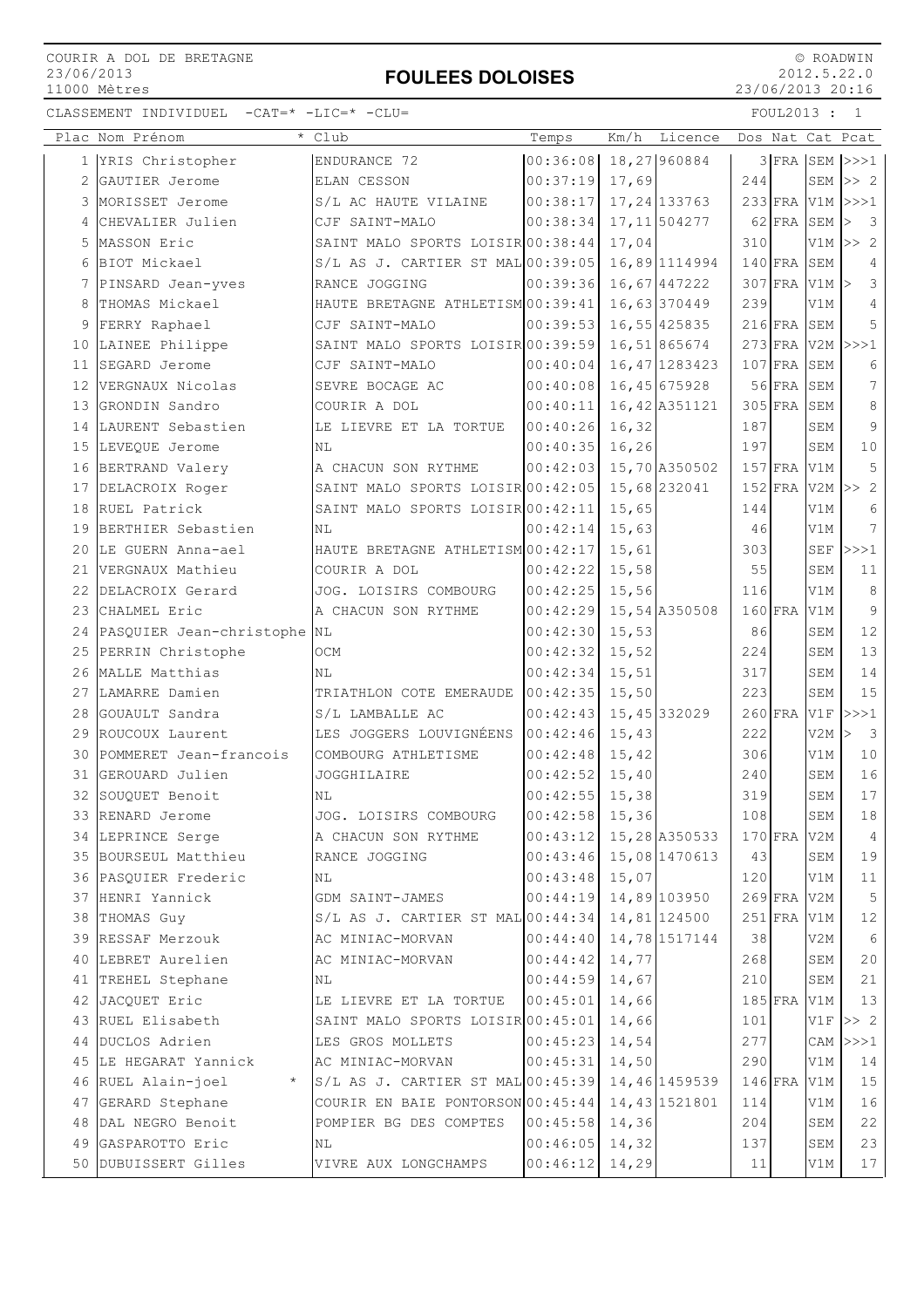# FOULEES DOLOISES

 © ROADWIN 2012.5.22.0 23/06/2013 20:16

|    | Plac Nom Prénom                    | Club                                | Temps                   | Km/h           | Licence       |            |               |            | Dos Nat Cat Pcat             |
|----|------------------------------------|-------------------------------------|-------------------------|----------------|---------------|------------|---------------|------------|------------------------------|
|    | 51 SAMSON Samuel                   | ΝL                                  | $ 00:46:16 $ 14,27      |                |               | 316        |               | SEM        | 24                           |
|    | 52 MIGUEL Mickael                  | AC MINIAC-MORVAN                    | 00:46:20                | 14,24          |               |            | $27$ FRA      | V1M        | 18                           |
|    | 53 LERETRAIT Pierrick              | NL                                  | 00:46:22                | 14,23          |               | 298        |               | V1M        | 19                           |
|    | 54 GUEROC Isabelle                 | COURIR A TINTENIAC QUEBR 00:46:24   |                         | 14,22          |               | 32         |               | V1F        | $\overline{\mathbf{3}}$<br>> |
| 55 | BARRE Gwennael                     | COURIR A TINTENIAC QUEBR 00:46:24   |                         | 14,22          |               | 150        |               | SEM        | 25                           |
| 56 | DUGUE Philippe                     | CJF SAINT-MALO                      | 00:46:31                |                | 14, 19 318560 |            | 308 FRA       | V2M        | $7\overline{ }$              |
|    | 57 LELAY Patrick                   | ΝL                                  | 00:46:40                | 14,14          |               | 47         |               | V1M        | 20                           |
|    | 58 COLAS Christophe                | NL                                  | 00:46:43                | 14,13          |               | 76         |               | SEM        | 26                           |
|    | 59 BOUGAULT Frederic               | AC MINIAC-MORVAN                    | 00:46:44                | 14,12          |               | 148        |               | SEM        | 27                           |
| 60 | TREDAN Patrick                     | AC MINIAC-MORVAN                    | 00:46:44                | 14,12          |               | 139        |               | V1M        | 21                           |
|    | 61 LANGLAIS Dominique              | DINARD JOGGING                      | 00:46:52                | 14,08          |               | 23         |               | V2M        | 8                            |
|    | 62 DUFEIL Steve                    | BREIZH FLAG TRIP TOUR               | 00:46:57                |                | 14,06 1548373 | 59         |               | SEM        | 28                           |
|    | 63 GUILLEMOT Frederic              | ΝL                                  | 00:47:01                | 14,04          |               | 74         |               | SEM        | 29                           |
|    | 64 BOUCHER Anthony                 | FCF                                 | 00:47:03                | 14,03          |               | 237        |               | SEM        | 30                           |
| 65 | GAUTRIN Nicolas                    | ΝL                                  | 00:47:11                | 13,99          |               | 2          |               |            | CAM $\vert >> 2 \vert$       |
| 66 | LE BUZULLIER Jean-noel             | AC MINIAC-MORVAN                    | 00:47:12                | 13,98          |               | 14         |               | V1M        | 22                           |
| 67 | GOURRIER Kevin                     | NL                                  | 00:47:13                | 13,98          |               | 141        |               |            | $ESM$ $>>$ $1$               |
| 68 | LAMARCHE Eric                      | JOG. DET. NONAISIENNE               | 00:47:13                | 13,98          |               | 96         |               | SEM        | 31                           |
|    | 69 DOUCET Frederic                 | A CHACUN SON RYTHME                 | 00:47:14                |                | 13,97 A350557 |            | $182$ FRA V2M |            | 9                            |
|    | 70 JULIEN Roger                    | SAINT MALO SPORTS LOISIR 00:47:17   |                         |                | 13,96 A350118 |            |               |            | 255 FRA V3M >>>1             |
|    | 71 RENARD Claude                   | A CHACUN SON RYTHME                 | 00:47:19                |                | 13,95 A350546 |            | $178$ FRA     | V1M        | 23                           |
|    | 72 ANDRE Nicolas                   | ΝL                                  | 00:47:26                | 13,91          |               | 280        |               | SEM        | 32                           |
|    | 73 LEBRUN Pascal                   | ΝL                                  | 00:47:32                | 13,88          |               |            | $57$ FRA      | V1M        | 24                           |
|    | 74 CLOLUS Denis                    | ΝL                                  | 00:47:33                | 13,88          |               | 28         |               | V1M        | 25                           |
| 75 | RAMBAUD Sebastien                  | ΝL                                  | 00:47:35                | 13,87          |               | 247        |               | SEM        | 33                           |
| 76 | DAHMANE Mustapha                   | ΝL                                  | 00:47:38                | 13,86          |               | 261        |               | SEM        | 34                           |
|    | 77 FOURN Rene                      | EO LANDEDA                          | 00:47:43                | 13,83          |               | 34         |               | V2M        | 10                           |
|    | 78 BONHOMME Dominique              | $S/L$ AS J. CARTIER ST MAL 00:47:44 |                         |                | 13,83 406603  |            | $156$ FRA     | V2F        | >>>1                         |
|    | 79 GAUTIER Pierrot                 | JOG. LOISIRS COMBOURG               | 00:47:44                | 13,83          |               | 198        |               | V2M        | 11                           |
|    | 80 DESNOS Philippe                 | DEFOULES DE ST JOUAN                | 00:47:56                |                | 13,77 A350714 |            | $21$ FRA      | V2M        | 12                           |
| 81 | GOYARD Yves                        | DEFOULES DE ST JOUAN                | 00:47:59                | 13,75          |               | 129        |               | V1M        | 26                           |
|    | 82 CARREE Anthony                  | ΝL                                  | 00:48:04                | 13,73          |               | 202        |               | SEM        | 35                           |
|    | 83 CHARTIER Claude                 | COMBOURG ATHLETISME                 | $00:48:04$ 13,73 933466 |                |               |            |               |            | $226$ FRA V3M >> 2           |
| 84 | HERVOIR Yoann                      | SAINT MALO RUNNING                  | 00:48:05                | 13,73          |               | 85         |               | SEM        | 36                           |
|    | 85 FANTOU Benjamin                 | BREIZH FLAG TRIP TOUR               | 00:48:07                |                | 13,72 1548370 | 58         |               | SEM        | 37                           |
|    | 86 BRIAND David                    | RANCE JOGGING                       | 00:48:10                | 13,70          |               |            | $264$ FRA     | SEM        | 38                           |
|    | 87 MALOIZEL Patrice                | SAINT MELOIR TOUT COURT             | 00:48:16                | 13,67          |               | 213        |               | V1M        | 27                           |
|    | 88 ANNE Marie-helene               | RANCE JOGGING                       | 00:48:18                |                | 13,66 467735  |            | $151$ $FRA$   | <b>SEF</b> | $>>$ 2                       |
|    | 89 DOUARIN Martial                 | ΝL                                  | 00:48:20                | 13,66          |               | 142        |               | V1M        | 28                           |
| 90 | GUINEBAULT Thierry                 | RANCE JOGGING                       | 00:48:20                | 13,66          |               | 84         |               | V1M        | 29                           |
| 91 | MALLET Roger                       | ΝL                                  | 00:48:26                | 13,63          |               | 217        |               | SEM        | 39                           |
| 92 | LE PENVEN Sebastien                | NL                                  | 00:48:30<br>00:48:32    | 13,61          |               | 64         |               | SEM        | 40                           |
|    | 93 TALLEBOIS Andre                 | JOG. LOISIRS COMBOURG               |                         | 13,60          |               | 104<br>155 |               | V2M        | 13<br>30                     |
|    | 94 RENAULT Pascal<br>95 ADEUX Joel | NL                                  | 00:48:35<br>00:48:37    | 13,58<br>13,58 |               | 109        |               | V1M<br>V2M | 14                           |
|    |                                    | ΝL                                  | 00:48:39                |                |               | 52         |               |            |                              |
| 96 | LE GALL Olivier<br>97 HILY Laurent | NL                                  | 00:48:41                | 13,57          |               | 16         |               | V1M<br>V1M | 31<br>32                     |
|    | 98 BARBIER Christian               | ΝL<br>ΝL                            | 00:48:43                | 13,56<br>13,55 |               | 65         |               | V2M        | 15                           |
|    | 99 LANDAIS Frederic                | ΝL                                  | 00:48:44                | 13,54          |               | 196        |               | V1M        | 33                           |
|    | 100 LUCAS Dominique                | ACS LEHON                           | 00:48:44                | 13,54          |               | 154        |               | V1M        | 34                           |
|    |                                    |                                     |                         |                |               |            |               |            |                              |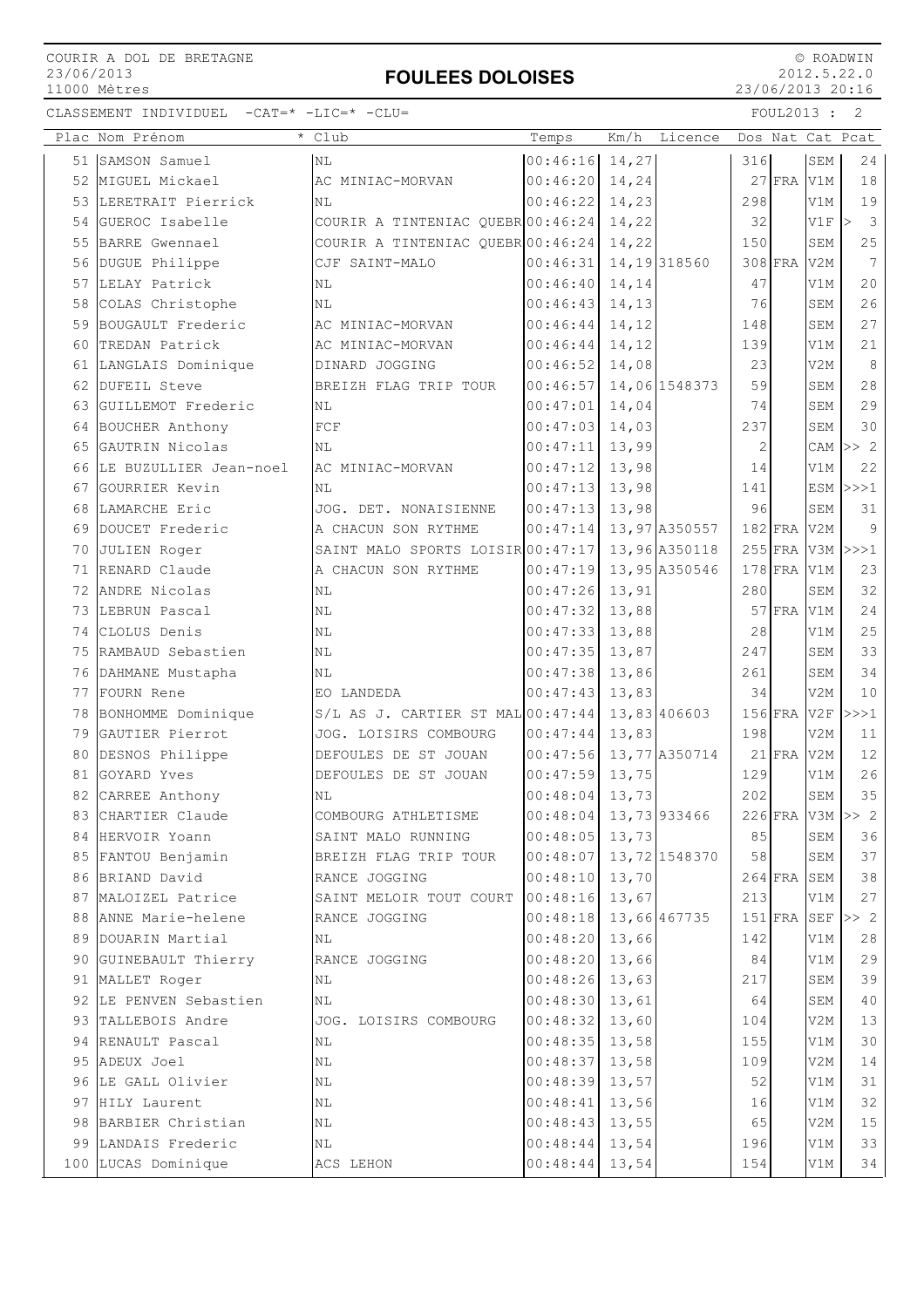## FOULEES DOLOISES

 © ROADWIN 2012.5.22.0 23/06/2013 20:16

| Plac Nom Prénom            | * Club                                          | Temps                      | Km/h   | Licence        |           |           |                 | Dos Nat Cat Pcat              |
|----------------------------|-------------------------------------------------|----------------------------|--------|----------------|-----------|-----------|-----------------|-------------------------------|
| 101 RICHEUX Eric           | CEPS DINAN TRIATHLON                            | $ 00:48:45 $ 13,54         |        |                | 249       |           | V1M             | 35                            |
| 102 PARIS Fabrice          | ΝL                                              | $00:48:46$ 13,53           |        |                | 41        |           | V1M             | 36                            |
| 103 PITOIS Christelle      | LE LIEVRE ET LA TORTUE                          | 00:48:46 13,53             |        |                | 192       |           | $SEF$ >         | $\overline{\mathbf{3}}$       |
| 104 BAUCHE Benoit          | NL                                              | 00:48:46                   | 13,53  |                | 262       |           | SEM             | 41                            |
| 105 CHEVALIER Serge        | MACADAM D'ARMOR                                 | 00:48:48                   | 13,52  |                | 245       |           | <b>V3M</b>      | $\mathbf{3}$<br>$\rightarrow$ |
| 106 CHERHAL Loic           | COURIR A CANCALE                                | $ 00:48:49 $ 13,52 A350205 |        |                |           | $232$ FRA | V3M             | 4                             |
| 107 CHEVALIER Alban        | MACADAM D'ARMOR                                 | 00:48:49                   | 13,52  |                | 256       |           | SEM             | 42                            |
| 108 ROULAND Patrice        | A CHACUN SON RYTHME                             | $00:48:50$ 13, 52 A350547  |        |                |           | $179$ FRA | V1M             | 37                            |
| 109 DESNOT Yannick         | NL                                              | 00:48:58                   | 13,48  |                | 125       |           | V3M             | 5                             |
| 110 VALLET Yohann          | JOG. DET. NONAISIENNE                           | 00:48:58                   | 13,48  |                | 100       |           | SEM             | 43                            |
| 111 TOLMER Stephane        | JOG. DET. NONAISIENNE                           | 00:49:00                   | 13,47  |                | 99        |           | SEM             | 44                            |
| 112 ROUSSE David           | ΝL                                              | 00:49:00                   | 13,47  |                | 143       |           | V1M             | 38                            |
| 113 L HERMINE Thierry      | NL                                              | $00:49:02$ 13,46           |        |                | 39        |           | V1M             | 39                            |
| 114 BEAUDOUIN Vincent      | ΝL                                              | 00:49:03                   | 13,46  |                | 287       |           | V1M             | 40                            |
| 115 LEMARIE Pascale        | ΝL                                              | $00:49:04$ 13,45           |        |                | 122       |           | V1M             | 41                            |
| 116 CHEVILLON Jonathan     | NL                                              | 00:49:07                   | 13,44  |                | 48        |           | SEM             | 45                            |
| 117 DESNOS Michel          | ΝL                                              | $00:49:08$ 13,43           |        |                | 282       |           | V2M             | 16                            |
| 118 GAUTRIN Eric           | SAINT MALO SPORTS LOISIR 00:49:20 13,38 A350113 |                            |        |                |           | $1$ FRA   | V2M             | 17                            |
| 119 POIRIER Cyrille        | ΝL                                              | $00:49:22$ 13,37           |        |                | 294       |           | V1M             | 42                            |
| 120 LERAY Anthony          | NL                                              | 00:49:25                   | 13,36  |                | 322       |           | SEM             | 46                            |
| 121 HULIN Henri            | NL                                              | 00:49:26                   | 13,35  |                | 89        |           | V2M             | 18                            |
| 122 PHILIPPE Jean-francois | RANCE JOGGING                                   | 00:49:26 13,35             |        |                | 297       |           | V3M             | 6                             |
| 123 SIMON Julien           | COURIR A TINTENIAC QUEBR00:49:33                |                            | 13,32  |                | 194       |           | SEM             | 47                            |
| 124 EMERY Sebastien        | NL                                              | 00:49:39                   | 13,29  |                | 328       |           | SEM             | 48                            |
| 125 LEHOBEY Gilles         | A CHACUN SON RYTHME                             | 00:49:40                   |        | 13,29 A350531  | $169$ FRA |           | V <sub>2M</sub> | 19                            |
| 126 ERNOUL Eric            | JOG. LOISIRS COMBOURG                           | 00:49:46                   | 13,26  |                | 105       |           | V <sub>2M</sub> | 20                            |
| 127 THIBAULT Stephane      | ΝL                                              | 00:49:47                   | 13,26  |                | 51        |           | SEM             | 49                            |
| 128 LEURAY Yohann          | LIVAROT CALVADOS                                | 00:49:51                   |        | 13, 24 1521623 | 313       |           | SEM             | 50                            |
| 129 LEPORT Pierrick        | ΝL                                              | 00:49:52                   | 13,24  |                | 279       |           | SEM             | 51                            |
| 130 SOURICE Yann-gael      | SAINT MELOIR TOUT COURT                         | 00:49:54                   | 13,23  |                | 5         |           | SEM             | 52                            |
| 131 SOURGET Aude           | COURIR A DOL                                    | 00:49:57                   | 13,21  |                | 355       |           | <b>SEF</b>      | $\overline{4}$                |
| 132 LEFRANCOIS Mickael     | JOG. LOISIRS COMBOURG                           | 00:50:01                   | 13,20  |                | 193       |           | SEM             | 53                            |
| 133 TURCAS YANN Erwan      | $\rm NL$                                        | $ 00:50:05 $ 13,18         |        |                | 87        |           | SEM             | 54                            |
| 134 PAPAIL Frederic        | ΝL                                              | 00:50:06                   | 13,17  |                | 83        |           | SEM             | 55                            |
| 135 L HERMITE Victor       | $\rm NL$                                        | 00:50:11                   | 13, 15 |                | 231       |           | SEM             | 56                            |
| 136 SEVESTRE Marc          | SAINT MALO RUNNING                              | $00:50:16$ 13, 13 A351002  |        |                |           | $33$ FRA  | V <sub>2M</sub> | 21                            |
| 137 GUINNEBAULT Pascal     | ΝL                                              | 00:50:23                   | 13,10  |                | 291       |           | V1M             | 43                            |
| 138 DAUBIDON Denis         | ST GUINOUX DET. PASSION                         | 00:50:24                   | 13,10  |                | 299       |           | V1M             | 44                            |
| 139 FOURNEL Damien         | ΝL                                              | 00:50:30                   | 13,07  |                | 327       |           | SEM             | 57                            |
| 140 POTIN Dominique        | A CHACUN SON RYTHME                             | 00:50:31                   |        | 13,06 A350542  |           | $175$ FRA | V2M             | 22                            |
| 141 BOT Jean-luc           | <b>ASPTT RENNES</b>                             | 00:50:34                   |        | 13,05 427846   |           | $110$ FRA | V3M             | $7\phantom{.0}$               |
| 142 DIORE Sebastien        | DEFOULES DE ST JOUAN                            | 00:50:35                   | 13,05  |                | 203       |           | V1M             | 45                            |
| 143 PELLIGRINI Franck      | NL                                              | 00:50:35                   | 13,05  |                | 318       |           | V2M             | 23                            |
| 144 STARCQUADANIO Jean-luc | ΝL                                              | 00:50:42                   | 13,02  |                | 333       |           | V1M             | 46                            |
| 145 GAUTIER Sebastien      | DEFOULES DE ST JOUAN                            | 00:50:45                   | 13,00  |                | 225       |           | V1M             | 47                            |
| 146 HARZIC Claude          | NL                                              | 00:50:47                   | 13,00  |                | 75        |           | V1M             | 48                            |
| 147 ARONDEL Didier         | ΝL                                              | 00:50:49                   | 12,99  |                | 235       |           | V2M             | 24                            |
| 148 BRAGANTI Patrick       | ΝL                                              | 00:50:54                   | 12,97  |                | 208       |           | V3M             | 8                             |
| 149 HOURDIN Philippe       | ΝL                                              | 00:51:18                   |        | 12,87 T183696  | 111       |           | V1M             | 49                            |
| 150 BIOT Jean-michel       | $S/L$ AS J. CARTIER ST MAL $00:51:18$           |                            |        | 12,87 1114992  |           | $54$ FRA  | V2M             | 25                            |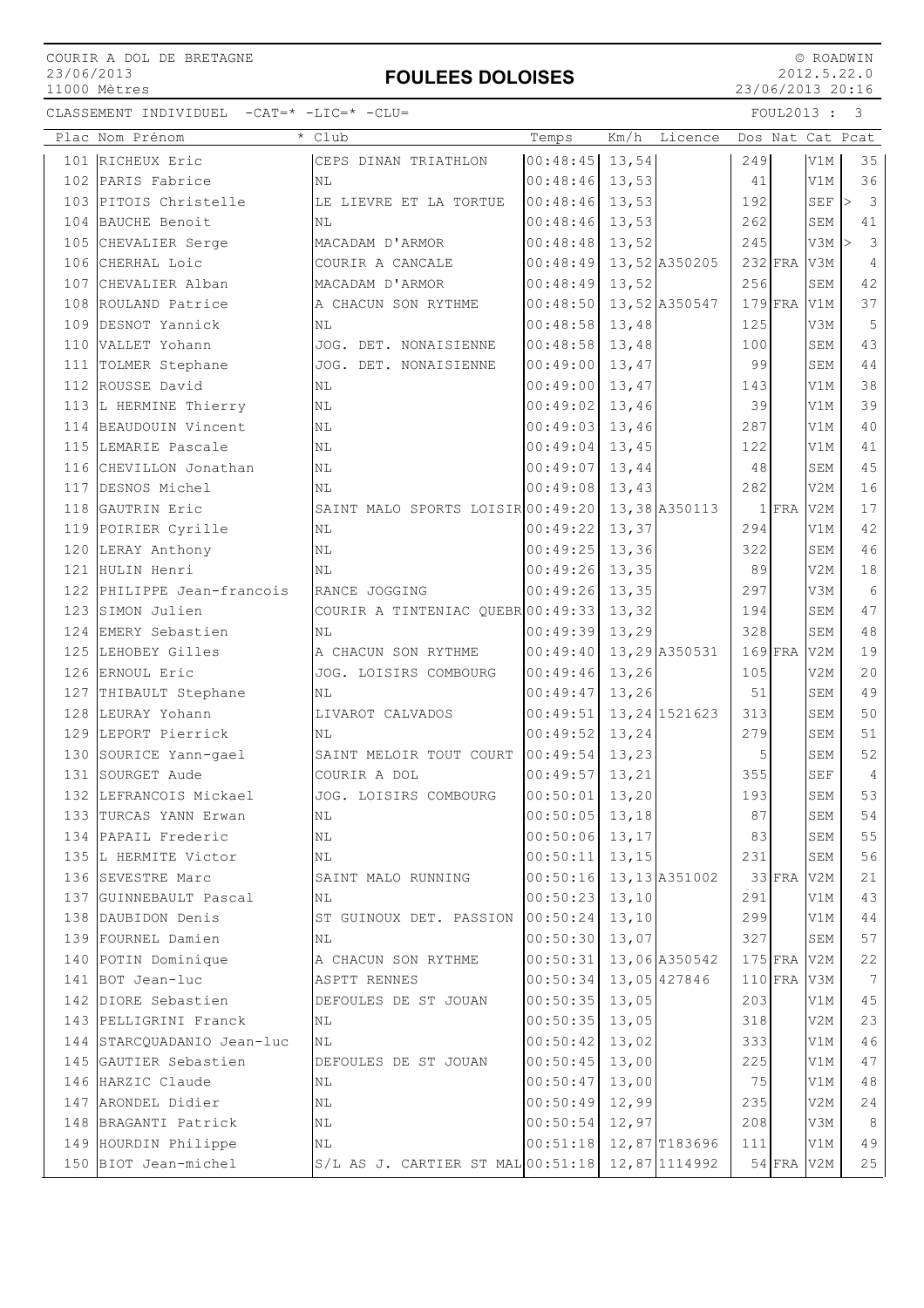## FOULEES DOLOISES

 © ROADWIN 2012.5.22.0 23/06/2013 20:16

| Plac Nom Prénom            | * Club                              | Temps    | Km/h   | Licence        |     |             |                 | Dos Nat Cat Pcat |
|----------------------------|-------------------------------------|----------|--------|----------------|-----|-------------|-----------------|------------------|
| 151 LE FORESTIER Bernard   | A CHACUN SON RYTHME                 | 00:51:25 |        | 12,84 A350530  |     | 168 FRA V2M |                 | 26               |
| 152 BLANCHET Joel          | NL                                  | 00:51:38 | 12,78  |                | 218 |             | V2M             | 27               |
| 153 BREXEL Franck          | AC MINIAC-MORVAN                    | 00:51:43 | 12,76  |                | 10  |             | SEM             | 58               |
| 154 BLANCHARD Bruno        | AC MINIAC-MORVAN                    | 00:51:44 | 12,76  |                | 205 |             | V1M             | 50               |
| 155 SOQUET Jerome          | ΝL                                  | 00:51:50 | 12,73  |                | 67  |             | <b>SEM</b>      | 59               |
| 156 MUNDY Wayne            | ΝL                                  | 00:51:57 | 12,70  |                | 230 |             | SEM             | 60               |
| 157 BOUREL James           | DINARD JOGGING                      | 00:52:00 | 12,69  |                | 351 |             | V1M             | 51               |
| 158 DAVID Olivier          | AC MINIAC-MORVAN                    | 00:52:08 |        | 12,66 A351249  |     | $17$ FRA    | SEM             | 61               |
| 159 PAWLAK Dominique       | JOG. DET. NONAISIENNE               | 00:52:15 | 12,63  |                | 98  |             | V1M             | 52               |
| 160 TRAVERS Yves           | $S/L$ AL SAINT-MARC-LE-BLA 00:52:18 |          |        | 12,62 1366669  |     | 69 FRA      | V3M             | 9                |
| 161 LAMARRE Claude         | COURIR A DOL                        | 00:52:21 | 12,61  |                | 289 |             | V2M             | 28               |
| 162 POTTIER Thierry        | JOG. DET. NONAISIENNE               | 00:52:25 | 12,59  |                | 97  |             | V1M             | 53               |
| 163 BELLIARD Jerome        | ΝL                                  | 00:52:31 | 12,57  |                | 147 |             | V1M             | 54               |
| 164 BODIN Gaelle           | JOG. LOISIRS COMBOURG               | 00:52:33 | 12,56  |                | 26  |             | V1F             | $\overline{4}$   |
| 165 DESPRES Jean-luc       | A CHACUN SON RYTHME                 | 00:52:34 |        | 12,56 A350517  |     | $163$ FRA   | V2M             | 29               |
| 166 PRAUD Jacques          | NL                                  | 00:52:43 | 12,52  |                | 227 |             | V3M             | 10               |
| 167 DUVAL Cyril            | A CHACUN SON RYTHME                 | 00:52:44 |        | 12,52 A350523  |     | $165$ FRA   | SEM             | 62               |
| 168 HARZIC Myriam          | NL                                  | 00:52:45 | 12,51  |                | 124 |             | V1F             | 5                |
| 169 MOUNIER Laetita        | RANCE JOGGING                       | 00:52:45 | 12,51  |                | 229 |             | <b>SEF</b>      | 5                |
| 170 LE GUEN Frederic       | ΝL                                  | 00:52:46 | 12,51  |                | 123 |             | <b>SEM</b>      | 63               |
| 171 TOULLELAN PIERRE Yves  | ASCD                                | 00:52:48 | 12,50  |                | 30  |             | V2M             | 30               |
| 172 COSNEFROY Tony         | ΝL                                  | 00:52:51 | 12,49  |                | 356 |             | SEM             | 64               |
| 173 PETIT Pierre           | ΝL                                  | 00:53:05 | 12,43  |                | 36  |             | V <sub>2M</sub> | 31               |
| 174 CHAPON Sylvain         | NL                                  | 00:53:09 | 12,42  |                | 258 |             | SEM             | 65               |
| 175 BERRET Olivier         | NL                                  | 00:53:13 | 12,40  |                | 113 |             | V1M             | 55               |
| 176 LEPORT Solenne         | RANCE JOGGING                       | 00:53:21 | 12,37  |                | 278 |             | <b>SEF</b>      | 6                |
| 177 MEROUD Naily           | RANCE JOGGING                       | 00:53:24 | 12,36  |                | 31  |             | V1M             | 56               |
| 178 MICHEL Christian       | A CHACUN SON RYTHME                 | 00:53:26 |        | 12,35 A350541  |     | $174$ FRA   | V1M             | 57               |
| 179 GENU Philippe          | A CHACUN SON RYTHME                 | 00:53:32 |        | 12,33 A350526  |     | $166$ FRA   | V1M             | 58               |
| 180 TARDIF Xavier          | AC MINIAC-MORVAN                    | 00:53:35 | 12,32  |                | 354 |             | V1M             | 59               |
| 181 BEDEL Pierrick         | JOG. DET. NONAISIENNE               | 00:53:42 | 12,29  |                | 92  |             | V1M             | 60               |
| 182 JACQUES Patrick        | JOG. DET. NONAISIENNE               | 00:53:43 | 12,29  |                | 95  |             | V1M             | 61               |
| 183 PITOIS Eric            | AC MINIAC-MORVAN                    | 00:53:45 | 12,28  |                | 228 |             | V2M             | 32               |
| 184 MORCEL Gilles          | SAINT MELOIR TOUT COURT             | 00:53:48 | 12,27  |                | 121 |             | V1M             | 62               |
| 185 RONCIER Alain          | ΝL                                  | 00:53:49 | 12,26  |                | 272 |             | V1M             | 63               |
| 186 COLLET Sylvie          | ΝL                                  | 00:53:52 | 12,25  |                | 128 |             | V1F             | 6                |
| 187 CHALMEL Carole         | A CHACUN SON RYTHME                 | 00:53:55 |        | 12, 24 A350507 |     | $159$ FRA   | V1F             | 7                |
| 188 DUGAS Auguste          | SAINT MALO SPORTS LOISIR 00:53:55   |          |        | 12,24 A350107  |     | $248$ FRA   | V3M             | 11               |
| 189 BENOIST Pascal         | A CHACUN SON RYTHME                 | 00:53:56 |        | 12,24 A350503  |     | 158 FRA SEM |                 | 66               |
| 190 BEUNEL Pierre          | NL                                  | 00:54:05 | 12,20  |                | 250 |             | V3M             | 12               |
| 191 BOISUMEAU Jean-marc    | ΝL                                  | 00:54:09 | 12,19  |                | 283 |             | V1M             | 64               |
| 192 GOSSELIN Bruno         | ΝL                                  | 00:54:12 | 12,18  |                | 209 |             | V2M             | 33               |
| 193 QUIGNON Didier         | LES GROS MOLLETS                    | 00:54:14 | 12, 17 |                | 281 |             | V2M             | 34               |
| 194 CHAMIOT-PONCET Soizick | SAINT MELOIR TOUT COURT             | 00:54:15 |        | 12, 17 A351413 | 19  |             | V1F             | 8                |
| 195 DUGUEPEROUX Aurore     | AC MINIAC-MORVAN                    | 00:54:21 |        | 12, 14 A351220 |     | $211$ FRA   | SEF             | $7\phantom{.0}$  |
| 196 EBALARD Patrick        | ΝL                                  | 00:54:23 | 12,14  |                | 195 |             | V1M             | 65               |
| 197 MANAC H Anne-francoise | A CHACUN SON RYTHME                 | 00:54:44 |        | 12,06 A350540  |     | $173$ FRA   | V1F             | 9                |
| 198 COBAT Michel           | SAINT MELOIR TOUT COURT             | 00:54:44 | 12,06  |                | 241 |             | V2M             | 35               |
| 199 PERRIN Jacques         | ΝL                                  | 00:54:58 | 12,01  |                | 323 |             | V1M             | 66               |
| 200 LEJART Yannick         | DEFOULES DE ST JOUAN                | 00:55:04 |        | 11,99 A350737  |     | 266 FRA V2M |                 | 36               |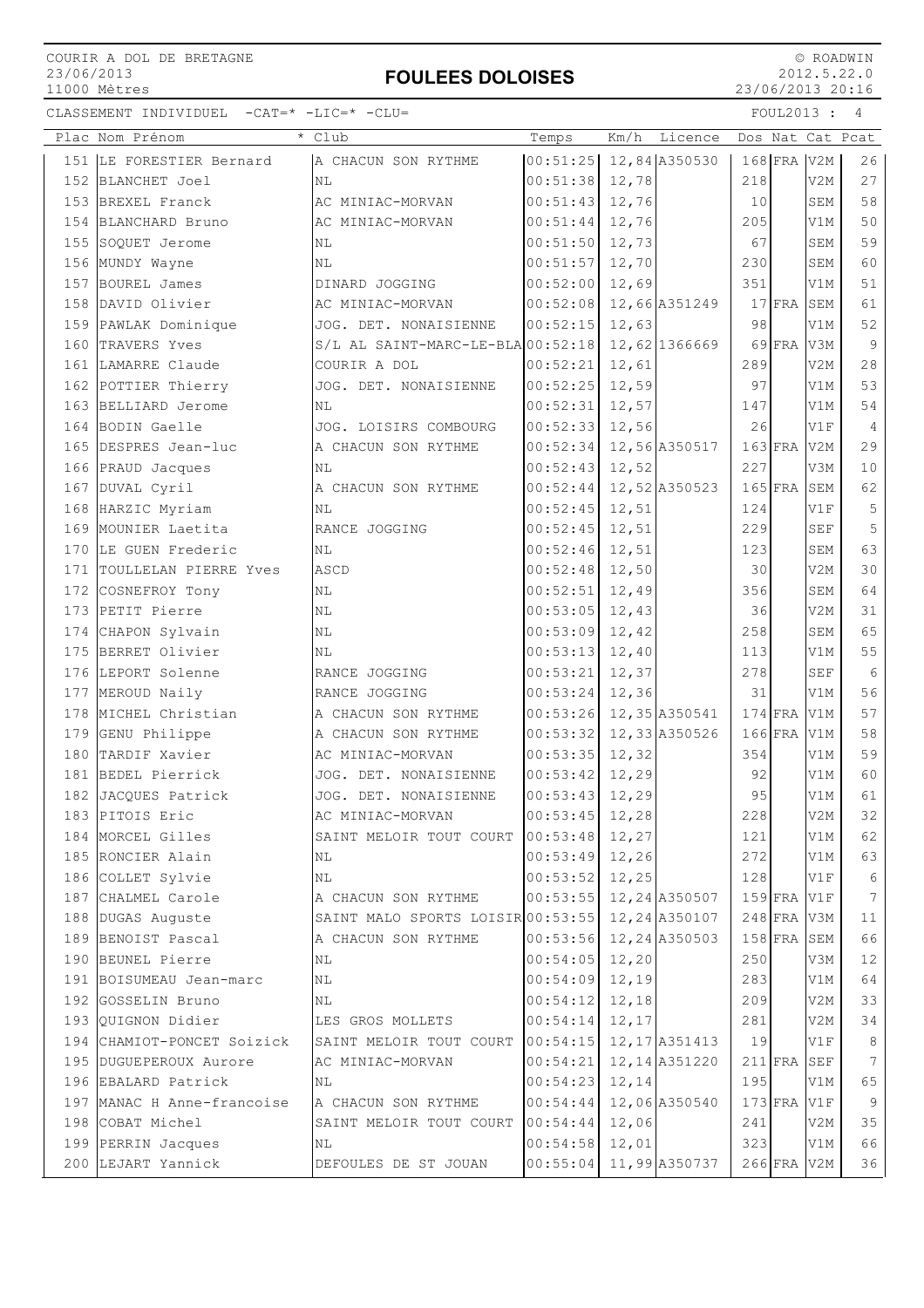## FOULEES DOLOISES

 © ROADWIN 2012.5.22.0 23/06/2013 20:16

|     | Plac Nom Prénom          | * Club                                          | Temps                     | Km/h  | Licence        |     |           |                  | Dos Nat Cat Pcat                  |
|-----|--------------------------|-------------------------------------------------|---------------------------|-------|----------------|-----|-----------|------------------|-----------------------------------|
|     | 201 GILLET Yves          | NL                                              | 00:55:17                  | 11,94 |                | 212 |           | V2M              | 37                                |
| 202 | TREDAN David             | SAINT MELOIR TOUT COURT                         | 00:55:18                  | 11,93 |                | 267 |           | SEM              | 67                                |
|     | 203 PILLAIS Allan        | LE LIEVRE ET LA TORTUE                          | 00:55:21                  | 11,92 |                |     | $186$ FRA | CAM              | $\overline{\mathbf{3}}$<br>$\geq$ |
|     | 204 FANTOU Auguste       | NL                                              | 00:55:23                  | 11,92 |                | 353 |           | V <sub>2M</sub>  | 38                                |
|     | 205 NUGUES Anne          | DINARD JOGGING                                  | 00:55:24                  | 11,91 |                | 45  |           | <b>SEF</b>       | $8\,$                             |
|     | 206 DELACOTTE Philippe   | RENNES RUNNING                                  | 00:55:26                  | 11,91 |                | 127 |           | V3M              | 13                                |
|     | 207 VALIN Maximim        | ST GUINOUX DET. PASSION                         | 00:55:42                  | 11,85 |                | 350 |           | V2M              | 39                                |
|     | 208 LAUNAY Guillaume     | NL                                              | 00:55:49                  | 11,82 |                | 207 |           | SEM              | 68                                |
|     | 209 DANIGO Pierre        | RANCE JOGGING                                   | 00:55:51                  | 11,82 |                | 301 |           | V <sub>2M</sub>  | 40                                |
|     | 210 COQUILLON Andre      | NL                                              | 00:55:54                  | 11,81 |                | 70  |           | V3M              | 14                                |
| 211 | POIRIER Patrick          | ΝL                                              | 00:56:05                  | 11,77 |                | 329 |           | V3M              | 15                                |
| 212 | GORRE Gerard             | LES GROS MOLLETS                                | 00:56:10                  | 11,75 |                | 215 |           | V3M              | 16                                |
|     | 213 LAURET Gildas        | JOG. LOISIRS COMBOURG                           | 00:56:13                  | 11,74 |                | 311 |           | V1M              | 67                                |
|     | 214 DUVAL Daniel         | JOG. LOISIRS COMBOURG                           | 00:56:14                  |       | 11,74 A350957  |     | $293$ FRA | V3M              | 17                                |
|     | 215 DUCLOS Frederic      | NL                                              | 00:56:16                  | 11,73 |                | 149 |           | <b>SEM</b>       | 69                                |
|     | 216 BAZIN Benoit         | LES MANGES BITUMES                              | 00:56:19                  | 11,72 |                | 285 |           | V1M              | 68                                |
|     | 217 TROCHET Anthony      | ΝL                                              | 00:56:31                  | 11,68 |                | 259 |           | SEM              | 70                                |
|     | 218 TREDAN Veronique     | AC MINIAC-MORVAN                                | 00:56:32                  | 11,67 |                | 138 |           | <b>SEF</b>       | $\overline{9}$                    |
|     | 219 ROBINET Jacques      | ASCD                                            | 00:56:38                  | 11,65 |                | 29  |           | V <sub>2</sub> M | 41                                |
|     | 220 RANVEL Jean-marc     | ΝL                                              | 00:56:53                  | 11,60 |                | 309 |           | V1M              | 69                                |
|     | 221 LERAY Sabrina        | JOG. LOISIRS COMBOURG                           | 00:56:56                  | 11,59 |                | 118 |           | <b>SEF</b>       | 10                                |
|     | 222 CORBES Patrice       | JOG. LOISIRS COMBOURG                           | 00:56:56                  | 11,59 |                | 119 |           | V2M              | 42                                |
|     | 223 FLEURY Christele     | JOG. DET. NONAISIENNE                           | 00:56:56                  |       | 11,59 A350330  |     | $94$ FRA  | SEF              | 11                                |
|     | 224 DERRIEN Brieuc       | JOG. DET. NONAISIENNE                           | 00:56:57                  | 11,59 |                | 330 |           | V1M              | 70                                |
|     | 225 DESNOS Alain         | ΝL                                              | 00:57:04                  | 11,57 |                | 296 |           | V3M              | 18                                |
|     | 226 BOYERE Didier        | ΝL                                              | 00:57:15                  | 11,53 |                | 77  |           | V1M              | 71                                |
|     | 227 ROBINAULT Roger      | JOG. LOISIRS COMBOURG                           | 00:57:22                  | 11,50 |                | 292 |           | V3M              | 19                                |
|     | 228 EMMANUEL Loic        | A CHACUN SON RYTHME                             | 00:57:25                  | 11,49 |                | 61  |           | V <sub>2M</sub>  | 43                                |
|     | 229 CARFANTAN Renan      | DINARD JOGGING                                  | 00:57:27                  | 11,49 |                | 126 |           | V <sub>2M</sub>  | 44                                |
|     | 230 RACINNE Veronique    | A CHACUN SON RYTHME                             | 00:57:30                  |       | 11,48 A350544  |     | $176$ FRA | V2F              | >> 2                              |
| 231 | LE FUSTEC Gilles         | A CHACUN SON RYTHME                             | 00:57:30                  |       | 11,48 A350529  |     | $167$ FRA | V1M              | 72                                |
|     | 232 MAINSARD Marcel      | ADL LES ROZEENS                                 | 00:57:32                  |       | 11,47 A350404  |     | 80 FRA    | V <sub>2M</sub>  | 45                                |
|     | 233 ARNOT Christophe     | AS TIMAC ST MALO                                | 00:57:38 11,45            |       |                | 314 |           | V1M              | 73                                |
|     | 234 PELLAN Christelle    | NL                                              | $00:57:41$ 11,44          |       |                | 68  |           | SEF              | 12                                |
|     | 235 GUICHARD Michel      | COURIR EN BAIE PONTORSON 00:57:48 11,42 1539352 |                           |       |                | 63  |           | V3M              | 20                                |
|     | 236 HEUCLIN Andre        | ΝL                                              | $00:57:50$ 11,41          |       |                | 131 |           | V2M              | 46                                |
|     | 237 MOLLIEN Gilles       | SAINT MALO RUNNING                              | 00:57:59 11,38            |       |                | 135 |           | V3M              | 21                                |
|     | 238 LEROUX Mireille      | MACADAM D'ARMOR                                 | 00:58:00                  | 11,38 |                | 246 |           |                  | $V3F$ $>>$ 1                      |
|     | 239 BEAUDOUIN Francois   | NL                                              | 00:58:05                  | 11,36 |                | 331 |           | CAM              | $\overline{4}$                    |
|     | 240 ROUENNIER Anthony    | NL                                              | 00:58:06 11,36            |       |                | 326 |           | SEM              | 71                                |
|     | 241 BOUVET Marion        | SAINT MELOIR TOUT COURT 00:58:08 11,35          |                           |       |                | 106 |           | SEF              | 13                                |
|     | 242 ESNAULT Jean-marie   | JOG. LOISIRS COMBOURG                           | 00:58:09 11,35            |       |                | 115 |           | SEM              | 72                                |
|     | 243 MORAINES Christophe  | JOG. LOISIRS COMBOURG                           | $00:58:09$ 11,35          |       |                | 315 |           | V1M              | 74                                |
|     | 244 RUAUX Bruno          | AC MINIAC-MORVAN                                | 00:58:23 11,30            |       |                | 153 |           | V2M              | 47                                |
|     | 245 RENARD Carole        | A CHACUN SON RYTHME                             | 00:58:26 11,29 A350545    |       |                |     | $177$ FRA | V1F              | 10                                |
|     | 246 TENCE Stephane       | JOGGERS DE DUCEY                                | 00:58:31                  | 11,28 |                | 199 |           | SEM              | 73                                |
|     | 247 PAUTONNIER Christine | SAINT MELOIR TOUT COURT                         | 00:58:32                  | 11,28 |                | 82  |           | V1F              | 11                                |
|     | 248 ARLET Laurent        | DINARD JOGGING                                  | 00:59:21                  |       | 11, 12 T183524 | 112 |           | V1M              | 75                                |
|     | 249 DUVAL Francois       | A CHACUN SON RYTHME                             | 00:59:27                  |       | 11,10 A350522  |     |           | $164$ FRA V3M    | 22                                |
|     | 250 COREAU Laurence      | A CHACUN SON RYTHME                             | $00:59:29$ 11, 10 A350513 |       |                |     |           | $161$ FRA V1F    | 12                                |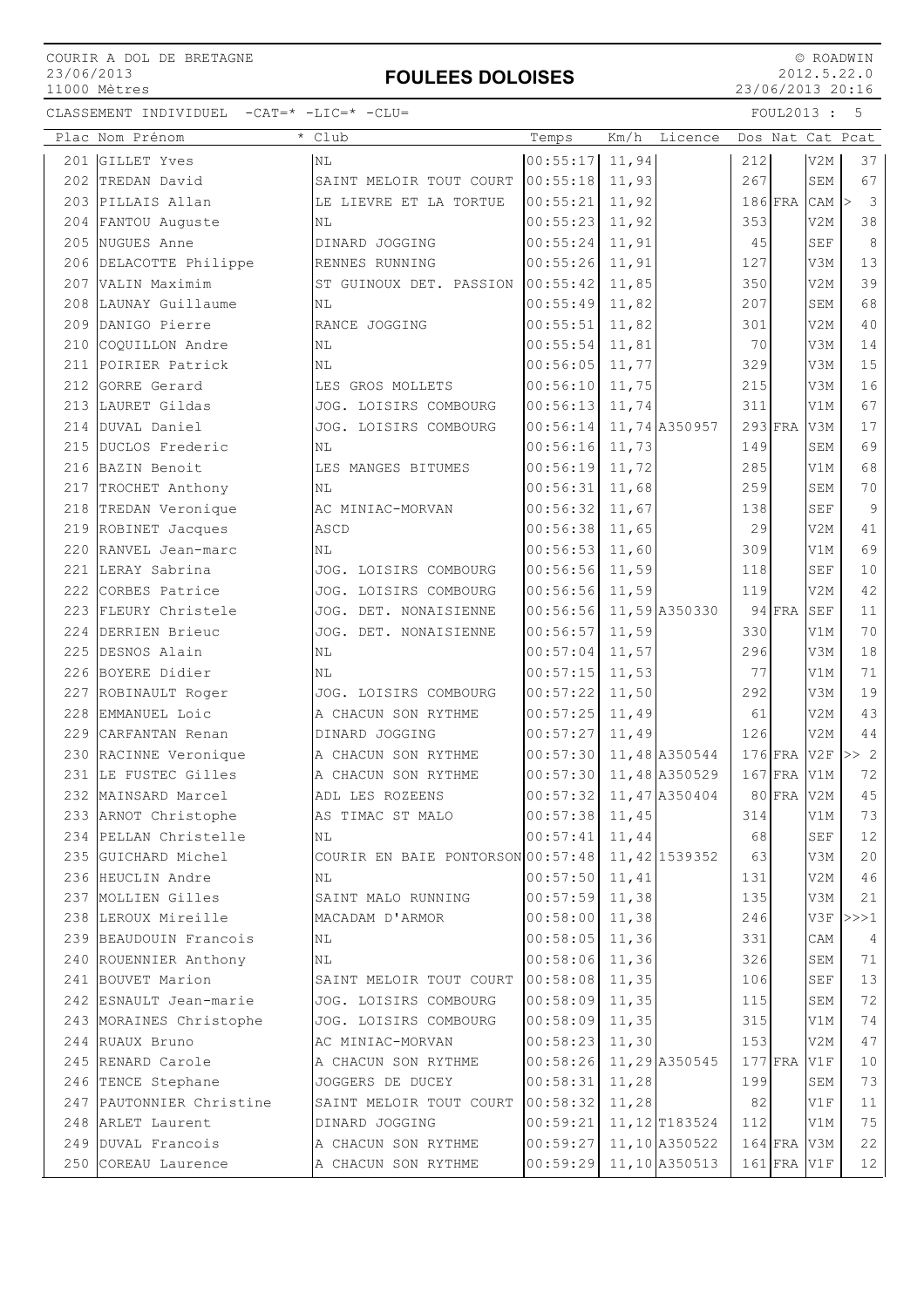# FOULEES DOLOISES

 © ROADWIN 2012.5.22.0 23/06/2013 20:16

|     | Plac Nom Prénom            | Club                                   | Temps    | Km/h<br>Licence | Dos Nat Cat Pcat |          |                 |                                         |
|-----|----------------------------|----------------------------------------|----------|-----------------|------------------|----------|-----------------|-----------------------------------------|
|     | 251 NICOLAS Alain          | AC MINIAC-MORVAN                       | 00:59:31 | 11,09           | 334              |          | V1M             | 76                                      |
|     | 252 CHAMIOT-PONCET Mickael | SAINT MELOIR TOUT COURT                | 00:59:35 | 11,08 A351412   | 20               |          | V1M             | 77                                      |
|     | 253 BLONDEAU Xavier        | NL                                     | 00:59:41 | 11,06           | 134              |          | V1M             | 78                                      |
| 254 | BLONDEAU Marjorie          | NL                                     | 00:59:42 | 11,06           | 133              |          | <b>SEF</b>      | 14                                      |
| 255 | FESTOC Didier              | NL                                     | 01:00:06 | 10,98           | 284              |          | V1M             | 79                                      |
|     | 256 PILLAIS Sylvie         | ΝL                                     | 01:00:07 | 10,98           | 252              |          | V1F             | 13                                      |
|     | 257 ROUAUX Claudine        | SAINT MALO SPORTS LOISIR 01:00:07      |          | 10,98           | 254              |          | V2F             | $\overline{\mathbf{3}}$<br>$\mathbf{L}$ |
|     | 258 ROUAUX Serge           | SAINT MALO SPORTS LOISIR 01:00:07      |          | 10,98           | 253              |          | V2M             | $4\,8$                                  |
|     | 259 DAVY Guy               | AC MINIAC-MORVAN                       | 01:00:08 | 10,98           | 242              |          | V1M             | 80                                      |
| 260 | BARRY Joel                 | NL                                     | 01:00:09 | 10,97           | 13               |          | V1M             | 81                                      |
|     | 261 LETOUZE Olivier        | ΝL                                     | 01:00:23 | 10,93           | 263              |          | SEM             | 74                                      |
|     | 262 ABBE Emmanuel          | NL                                     | 01:00:28 | 10,92           | 71               |          | SEM             | 75                                      |
|     | 263 LE ROCH Gaetan         | SAINT MELOIR TOUT COURT                | 01:00:35 | 10,89           | 270              |          | <b>SEM</b>      | 76                                      |
| 264 | BELLEC Loic                | SAINT MELOIR TOUT COURT                | 01:00:35 | 10,89           | 206              |          | V2M             | 49                                      |
| 265 | DESLOGES Philippe          | LES GROS MOLLETS                       | 01:00:38 | 10,89           | 24               |          | V2M             | 50                                      |
|     | 266 DUCLOS Jean-pierre     | LES GROS MOLLETS                       | 01:00:41 | 10,88           | 276              |          | V2M             | 51                                      |
|     | 267 BOCHER Laurence        | LES GROS MOLLETS                       | 01:00:42 | 10,87           | 145              |          | V1F             | 14                                      |
|     | 268 HEUCLIN Marie-anne     | ΝL                                     | 01:00:58 | 10,83           | 132              |          | V2F             | $\overline{4}$                          |
|     | 269 LARCHER Jean-yves      | LES GROS MOLLETS                       | 01:00:59 | 10,82           | 257              |          | V3M             | 23                                      |
|     | 270 MARTEL Nadine          | ΝL                                     | 01:01:16 | 10,77           | 66               |          | V2F             | 5                                       |
|     | 271 GUERIN Patrick         | ACHILLE TALON                          | 01:01:17 | 10,77           | 214              |          | V1M             | 82                                      |
|     | 272 HADJIMANOLIS Florian   | AS TIMAC ST MALO                       | 01:01:18 | 10,77           | 103              |          | SEM             | 77                                      |
|     | 273 GARNIER Alain          | SAINT MELOIR TOUT COURT                | 01:01:32 | 10,73           | 6                |          | V2M             | 52                                      |
|     | 274 RAVNEL Jean-jacques    | DEFOULES DE ST JOUAN                   | 01:01:34 | 10,72           | 271              |          | V2M             | 53                                      |
| 275 | BOYERE Karine              | ΝL                                     | 01:01:38 | 10,71           | 78               |          | V1F             | 15                                      |
| 276 | MENARD Patricia            | SAINT MELOIR TOUT COURT                | 01:01:42 | 10,70           | 35               |          | <b>SEF</b>      | 15                                      |
|     | 277 CHAUFFAUT Eric         | NL                                     | 01:01:44 | 10,69           | 200              |          | V <sub>2M</sub> | 54                                      |
|     | 278 JOUBERT Isabelle       | ΝL                                     | 01:01:44 | 10,69           | 15               |          | V1F             | 16                                      |
| 279 | MARCILLAUD Christophe      | SAINT MELOIR TOUT COURT                | 01:01:44 | 10,69           | 53               |          | SEM             | 78                                      |
| 280 | DUPE Olivier               | NL                                     | 01:01:47 | 10,68           | 295              |          | V2M             | 55                                      |
| 281 | SOURICE Soizic             | SAINT MELOIR TOUT COURT                | 01:01:50 | 10,67           | 4                |          | <b>SEF</b>      | 16                                      |
|     | 282 ROSENBLAT Catherine    | A CHACUN SON RYTHME                    | 01:01:51 | 10,67           | 183              |          | V2F             | $6\,$                                   |
|     | 283 DAUBIDON Christine     | ST GUINOUX DET. PASSION 01:02:15 10,60 |          |                 | 300              |          | V1F             | 17                                      |
| 284 | LE MOUEL Elisabeth         | SAINT MELOIR TOUT COURT                | 01:02:29 | 10,56           | 219              |          | V2F             | 7                                       |
|     | 285 MARTIN Patrick         | NL                                     | 01:02:41 | 10,53           | 12               |          | V2M             | 56                                      |
|     | 286 POTIER Francois        | LE LIEVRE ET LA TORTUE                 | 01:02:59 | 10,48           | 189              |          | V1M             | 83                                      |
|     | 287 GARNIER Sandrine       | SAINT MELOIR TOUT COURT 01:03:10       |          | 10,45           | 221              |          | V1F             | 18                                      |
|     | 288 CHEREL Herve           | COURIR A TINTENIAC QUEBR 01:03:22      |          | 10,42           | 37               |          | V2M             | 57                                      |
|     | 289 BEAUPERE PAUL Antoine  | ΝL                                     | 01:03:48 | 10,34           | 275              |          | ESM             | >> 2                                    |
| 290 | HULIN Fanny                | ΝL                                     | 01:03:51 | 10,34           | 73               |          | <b>SEF</b>      | 17                                      |
| 291 | GOUBIN Anne                | SAINT MELOIR TOUT COURT                | 01:04:02 | 10,31           | 265              |          | V1F             | 19                                      |
|     | 292 BOUILLET Christele     | NL                                     | 01:04:06 | 10, 30          | 40               |          | SEF             | 18                                      |
|     | 293 BOIVIN Yannick         | ADL LES ROZEENS                        | 01:04:07 | 10,29 A350413   |                  | $81$ FRA | V1M             | 84                                      |
|     | 294 DAVY Christine         | ΝL                                     | 01:04:10 | 10, 29          | 130              |          | V2F             | 8                                       |
|     | 295 BLANCHET Audrey        | ΝL                                     | 01:04:11 | 10, 28          | 72               |          | SEF             | 19                                      |
|     | 296 RIOT Yvon              | LE LIEVRE ET LA TORTUE                 | 01:04:14 | 10,28 A350816   | $184$ FRA        |          | V1M             | 85                                      |
|     | 297 GEFFROY Danielle       | SAINT MALO SPORTS LOISIR 01:04:33      |          | 10,22 5004909   | 201              |          | V3F             | >> 2                                    |
|     | 298 EVEN Marie             | COURIR A DOL                           | 01:05:42 | 10,05           | 50               |          | SEF             | 20                                      |
| 299 | OURSELIN Denis             | ΝL                                     | 01:05:42 | 10,05           | 332              |          | V2M             | 58                                      |
| 300 | CORVAISIER Rene            | A CHACUN SON RYTHME                    | 01:05:43 | 10,04 A350515   | $162$ FRA V3M    |          |                 | 24                                      |